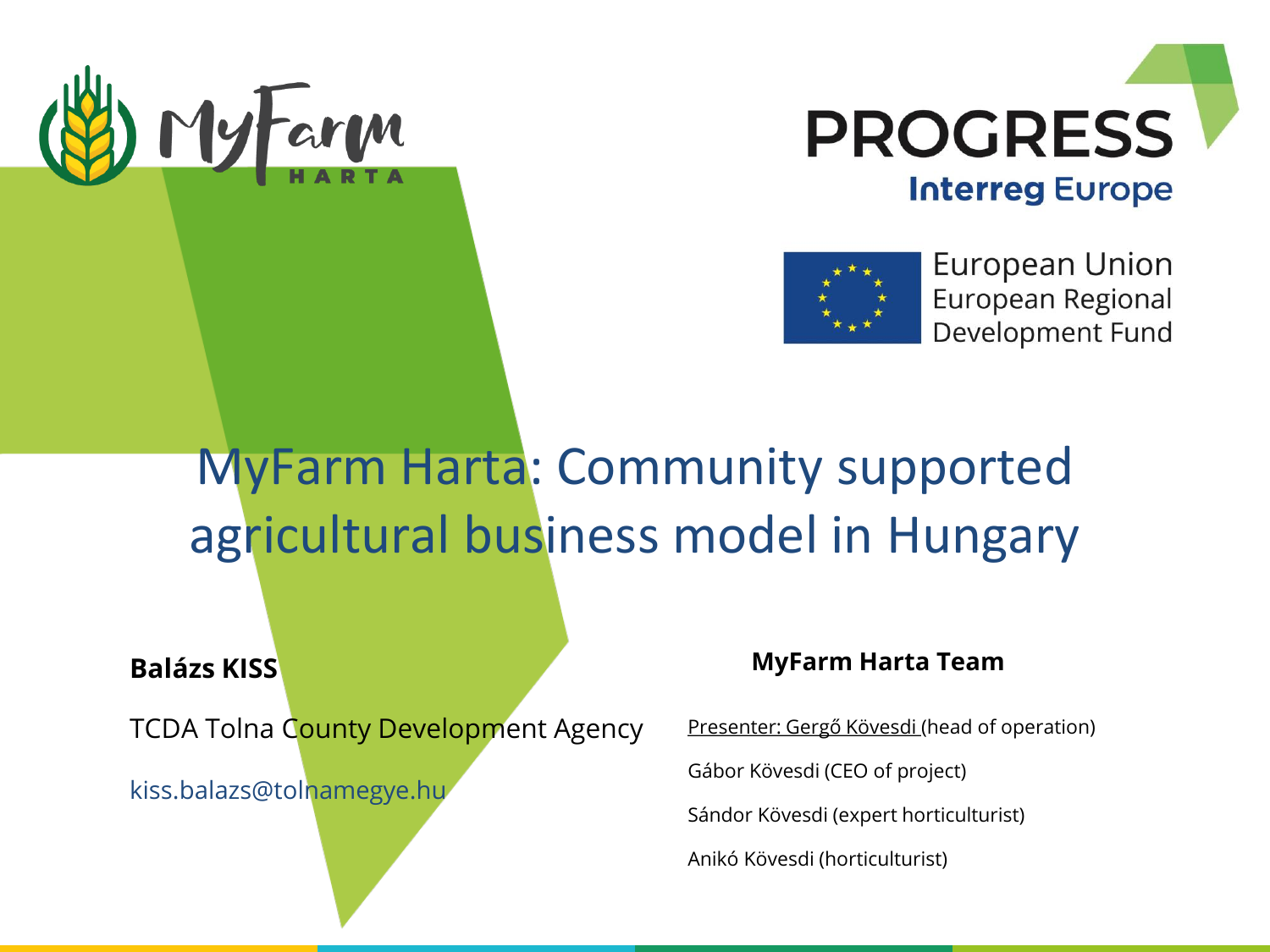#### **Goal, ars poetica:**  *"One eco crowdfarm for every 150 families"*







- **Introduction MyFarm Harta crowdfarming project [https://www.youtube.com/watch?v=mPt1Pf08qk](https://www.youtube.com/watch?v=mPt1Pf08qko&ab_channel=MyFarmHartaMyFarmHarta) o&ab\_channel=MyFarmHartaMyFarmHarta**
	- **First in Hungary**
	- **MyFarm's first "veggie-season": 05.2019-11.2019**
	- **Farm to Fork strategy, no intermediaries** • **Market demand, Farmers demand** • **Rural development – job creation, local products**
	- **"Charity-Franchise" (Foundation controlled) system from 2021. First in Hungary**
	- **Sustainable income**
	- **Profit measured in charity**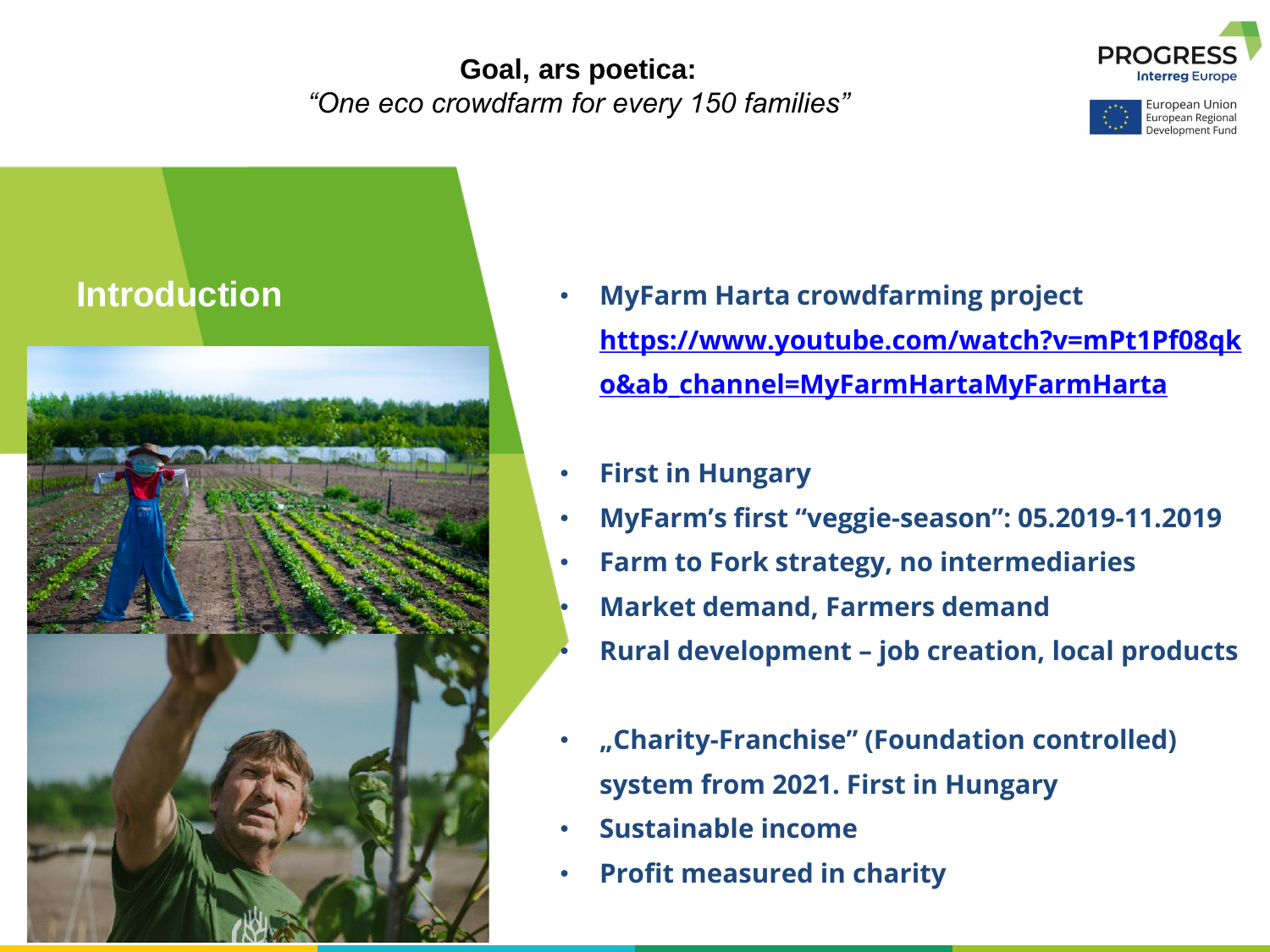"The farm will become as big as many virtual farmers join the community (until it's limit)



European Union European Regional Development Fund

## **The CSA model in general, reason of existence**



- **Socio-economic model at its base**
- **Underlying values are important: transparency, environmental consciousness etc.**
- **Shared risk between farmer and consumer**

#### *"COVID19 EFFECT" ?*

• *Increased interests universially of healthy products*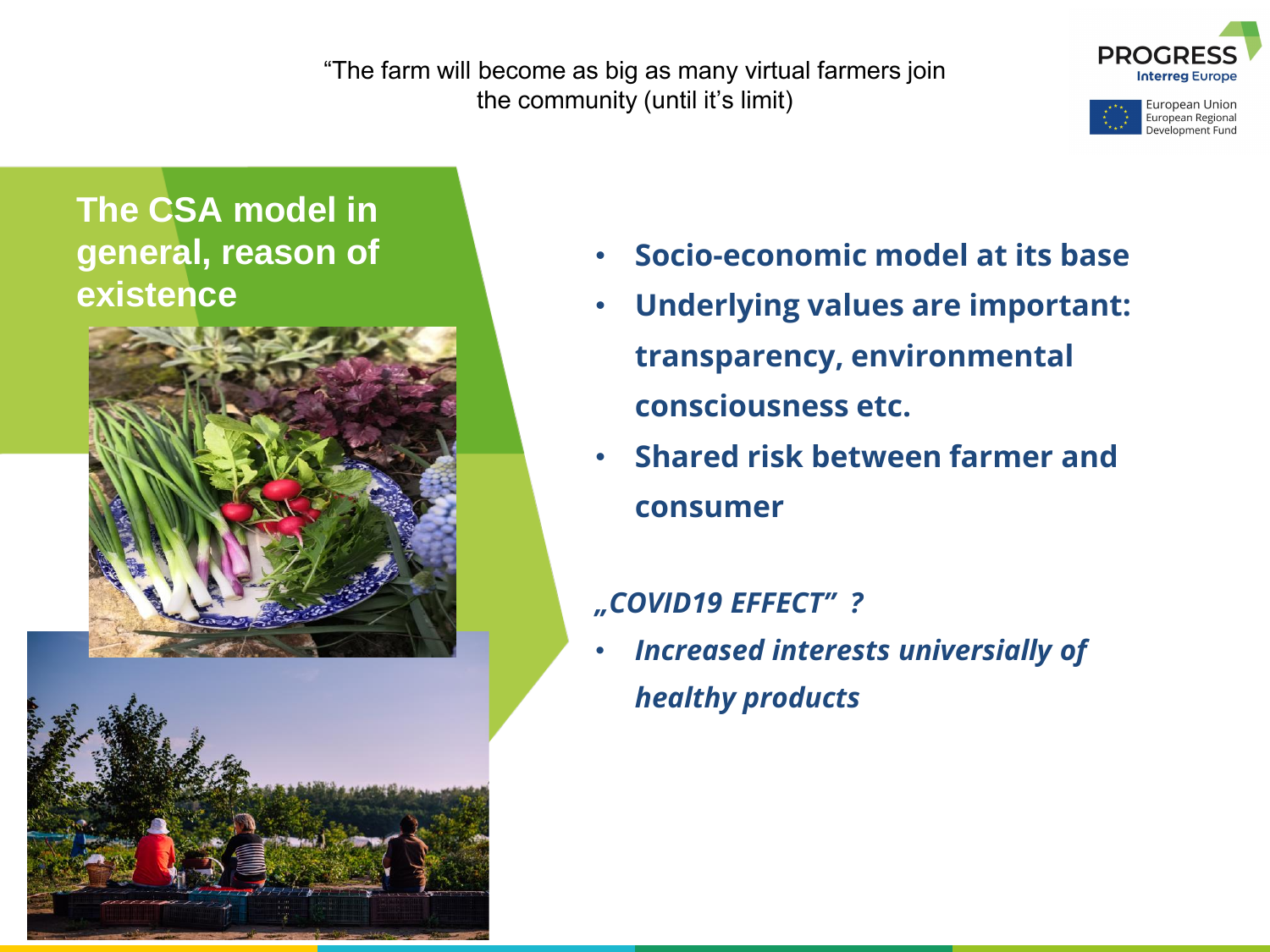## **Crowdfunding start for Myfarm**









- **At the beginning suffiecient capital was needed**
- **Tendering are not for everyone in Hungary (narrow elite)**
- **IndieGoGo funding for start**
	- **Subscription-based CSA (top-down approach)**
	- **Direct payment for each farmer**
	- **Regular box of vegetables and other local products**
	- **Growth potential, plans for growth**
	- **Pesticide- and chemical-free (bio certification possible)**
	- **Direct deliveries by the farmers**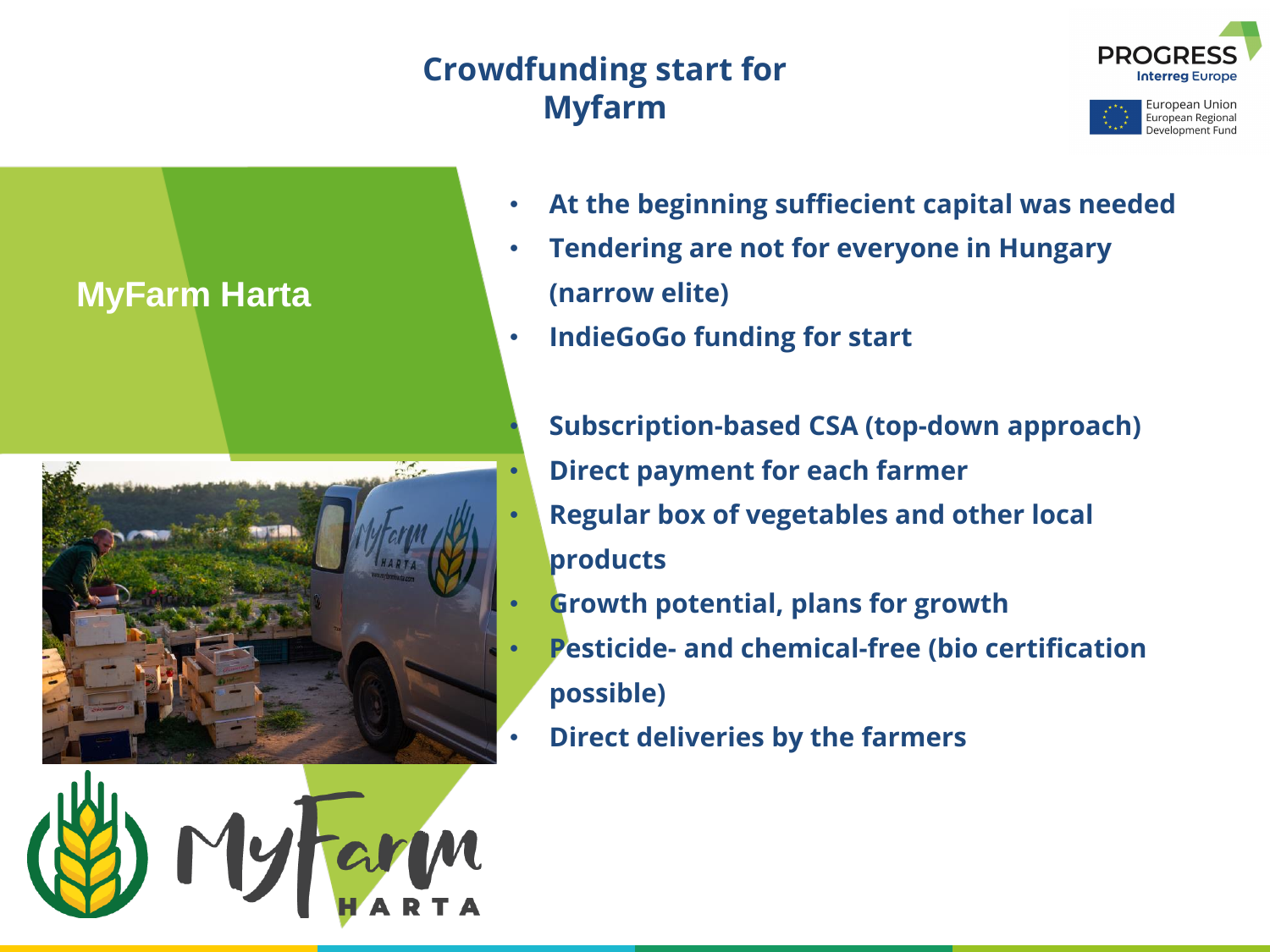### **"Charity-Franchise"**

**system 2021- "The profit is measured in charity"**





## **MyFarm Gardens**

### Spread the word, share the knowledge





- **New farmers can join the scheme, in 2021, 6 new farms**
- **Shared risk when joining**
- **Sustainable income**
- **Selection – professional and personal filters**
- **Optimal farm size determined – balance between quality, quantity and ecological aspects**
- **10% of the products are donated for charities**
- **Transparency: 0-24 streams, closed Facebook group for "renters", involvement in decision-making, garden-visits are possible**

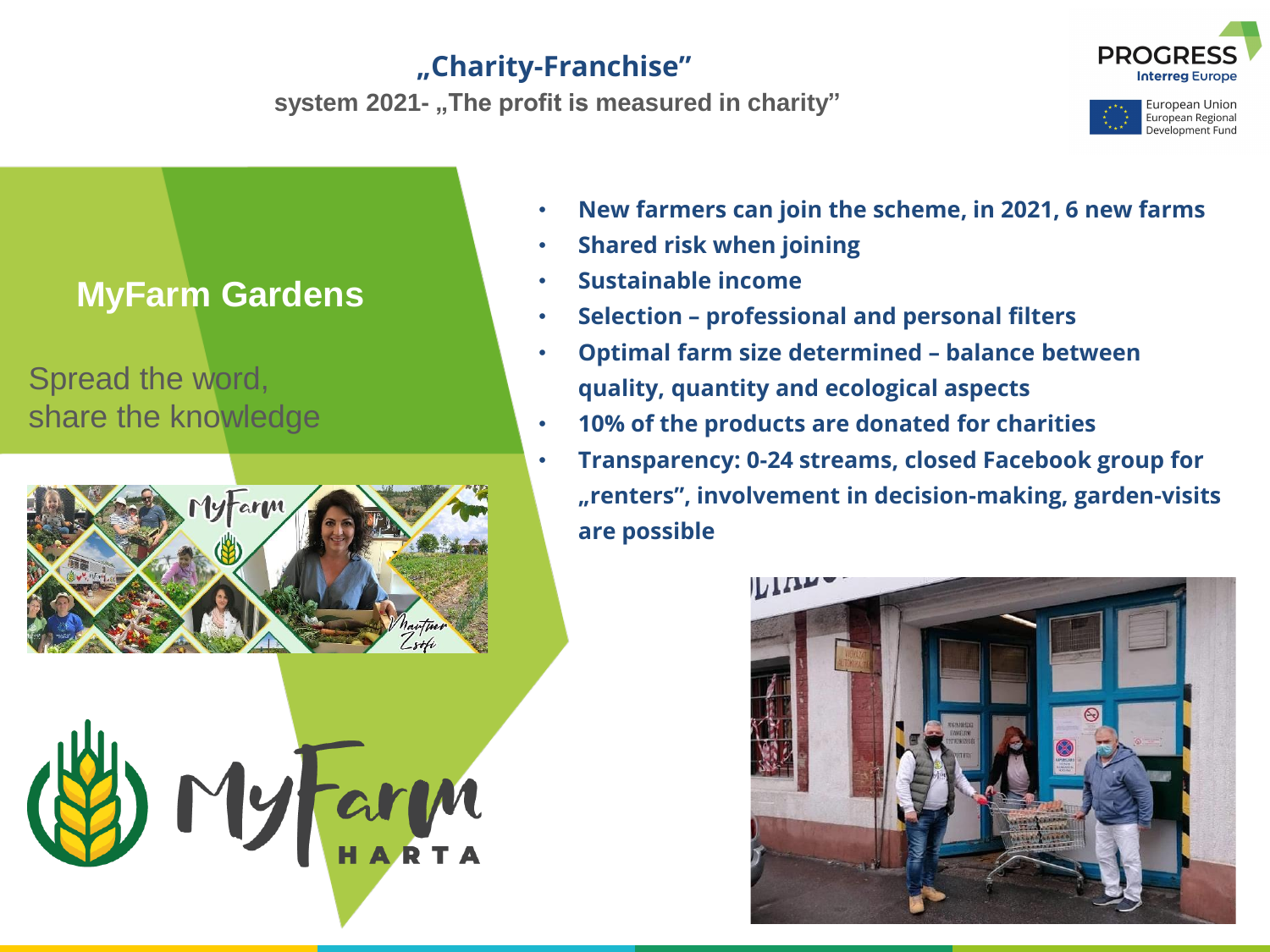





- **Appr. 1 MyFarm for 150 families**
- **6 farms (+2 back-up farms, +2 "Happy Hen-heaven" farms)**

**Each MyFarm garden has it's "superpower" (unique local products) as well:** • **Expansion of new chemical-free local quality products**